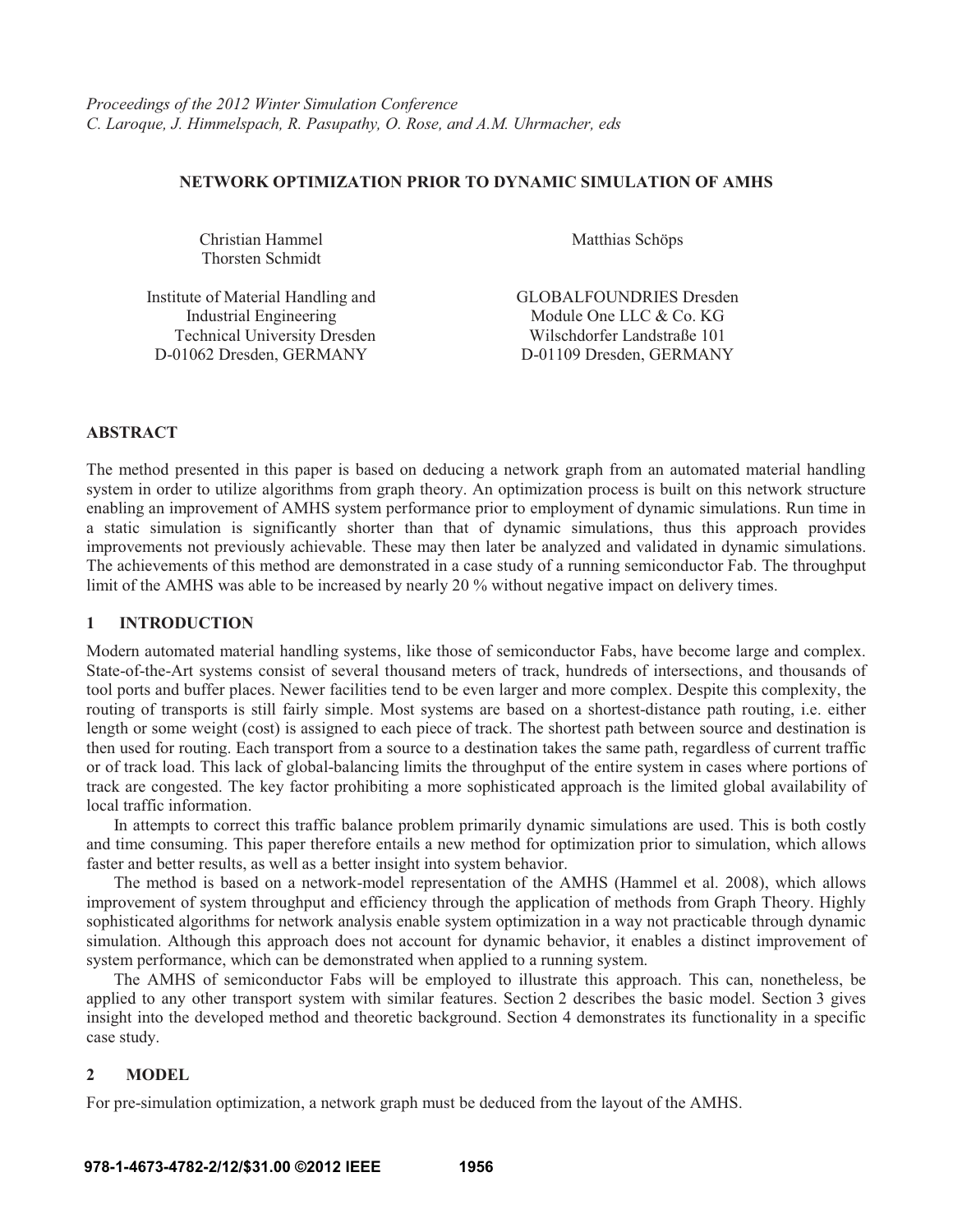### **2.1 Network Model**

Each intersection and each tool port location, both as source and destination (to be called sink in network context), is represented as a node in the network. The connecting track forms the links (Figure 1, step 1). Thus, a network graph *G(V,E)* is generated with vertices *V* and edges *E*. For simplification, all vertices with only one inbound and one outbound link are eliminated, and the associated links are combined (Figure 1, step 2). Transports using such a node as source or sink are assigned to the corresponding link. This makes the number of links and nodes much smaller, thus increasing algorithm performance.



Figure 1: Deduction of network graph from AMHS (step 1, from AutoMod simulation model) and simplification of graph (step 2)

#### **2.1 Track Utilization**

Track utilization is calculated based on an approach derived from calculating betweenness centrality measures (Newman 2003, Bocaletti et al. 2006) from the Theory of Complex Networks. A list of single transports is used to represent the typical transport structure / load scenario for a certain time period *T*. Shortest-distance paths (lowest priced) are identified for each appearing source-to-sink relation  $p_i(e_{i_a}, e_{i_b})$ , where  $e_{i_a}$  and  $e_{i_b}$  are the source and sink links of relation *i*.  $n_i$  is the number of transports for this relation. Average track utilization  $u_h$  of link  $e_h$  is determined by adding up the number of transports for each relation to the used links and division by time period:

$$
u_h = \sum_{i: e_h \in p_i} \frac{n_i}{T}
$$

Common algorithms of graph theory are used to search for shortest / lowest-price paths. While Dijkstra's algorithm (Dijkstra 1959) performs well when looking for single shortest paths  $(O(|V|^2)$  in its basic version for each path), others like the Floyd-Warshall-Algorithm (Floyd 1962 and Warshall 1962) provide a better approach for cases in which a high number of shortest paths from any given node to another is sought  $(O(|V|^3)$  for all paths). To handle even larger systems than the ones tested to date (see section 4), it might be beneficial to use more specialized algorithms for the specific network structure. To keep things simple, only basic algorithms have been used: primarily the Floyd-Warshall-algorithm. The result of this algorithm is a matrix, which provides the next desired node from the present node, dependent upon the final destination. The specific path has to be constructed by looking up the next node, one after the other, until arriving at the sink.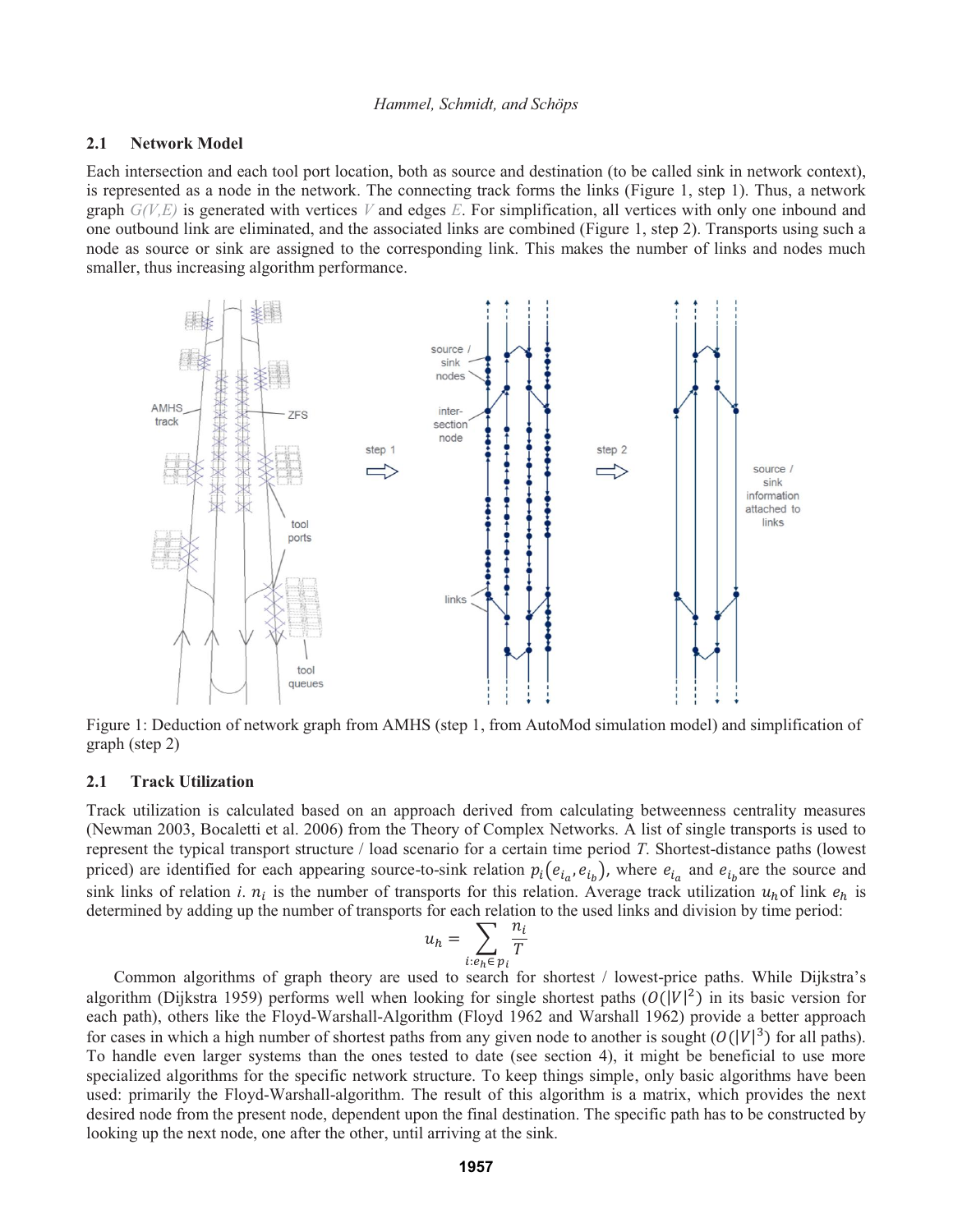Certain specific features of the investigated systems can be exploited in order to improve performance without changing the algorithm. Many AMHS have mainly simple divergences and mergings as intersections, rather than combinations of them. Accordingly, shortest paths may be identified starting at links before divergences and ending at links after mergings. If the actual origin, for example, is a link followed by a merging, there is no free choice for the next link. This simplification decreases significantly the number of shortest paths which can be constructed in the resulting matrix, and hence improves run time of the algorithm.

#### **2.2 Differences between Real System, Simulation, and Network Approach**

The degree of similarity between dynamic simulation and real system depends on the level of detail of the simulation model. No matter how much effort is invested, there is always a certain discrepancy between the two. A simulation expert is therefore needed to interpret the results. The same holds true for the network approach as well. The main differences between the presented method and reality (and dynamic simulation) are:

Only transports are considered

Empty (idle) vehicles are ignored; no track utilization is created by empty vehicle dispatching; no retrieval moves are considered. In systems with vehicle utilization by transports of 70-80% bottlenecks are defined mainly by real transports. For these systems, the approach is reasonably accurate. However, for systems with transports primarily directed in a single direction (e.g. baggage handling systems in airports), empty vehicle dispatching must be taken into account.

- No dynamic behavior

Track utilization is calculated by average transports per period of time. Hence, the maximum throughput of each piece of track must be assumed to be considerably lower than it would actually be (i.e. with a constant transport flow) to allow a buffer for dynamic deviation. Furthermore, the network approach is not meant to substitute for dynamic simulations, but rather provides new improvement possibilities which should be tested in further simulations.

## **3 NETWORK OPTIMIZATION**

The essential part of the presented approach is using the network model to improve system performance with regards to transport time or throughput by distributing traffic more evenly among different routes, and hence avoiding bottlenecks.

Less traffic on bottlenecks results in less traffic jams and an improved flow. However, this typically leads to longer transport routes. For optimum transport times, a balance must be achieved between transport distance and a broader distribution of traffic. A track utilization chart with link costs resembling link lengths identifies the distribution of transports across all links, if each transport takes the shortest path. Clearly, the links with the highest utilization will be the first to emerge as bottlenecks, if the overall demand on the system is high enough.

#### **3.1 Basic Idea**

To avoid traffic jams, all link utilizations must be below the maximum limit which the link can support. Technically, such a maximum number might be easy to derive for constant transport flows. The challenge is to define a limit that gives a large enough buffer to account for dynamic variation. One way to do this is the analysis of an existing system. The average track utilization from the network analysis of links with occasional traffic jams in real / simulated behavior should be taken as an approximate limit. It should not be exceeded on any link with the same settings. This limit may be assumed to be the same for all systems based on the same hard- and software. It can also be used for facilities still in the design phase.

The intention is to get all link utilizations below the respective link's limit. This way major traffic jams caused by normal transport load should be avoidable. The goal is to find cost parameters for the links which make sure all link utilization limits are held when 'shortest'-path routing is employed (meaning lowest-price-path routing), yet also keep the travel distance as short as possible. If the dynamic variance in the transport load is relatively high, it would be advisable to keep the average travel distance shorter, thus permitting a few traffic jams due to variance. This can be achieved by a smaller buffer for dynamic variance in the chosen utilization limit for links, thus setting the theoretical limit closer to the technical limit for constant transport flows. This allows the same approach, but with a different limit. Accordingly, the method presented in the following sections can be used for both scenarios,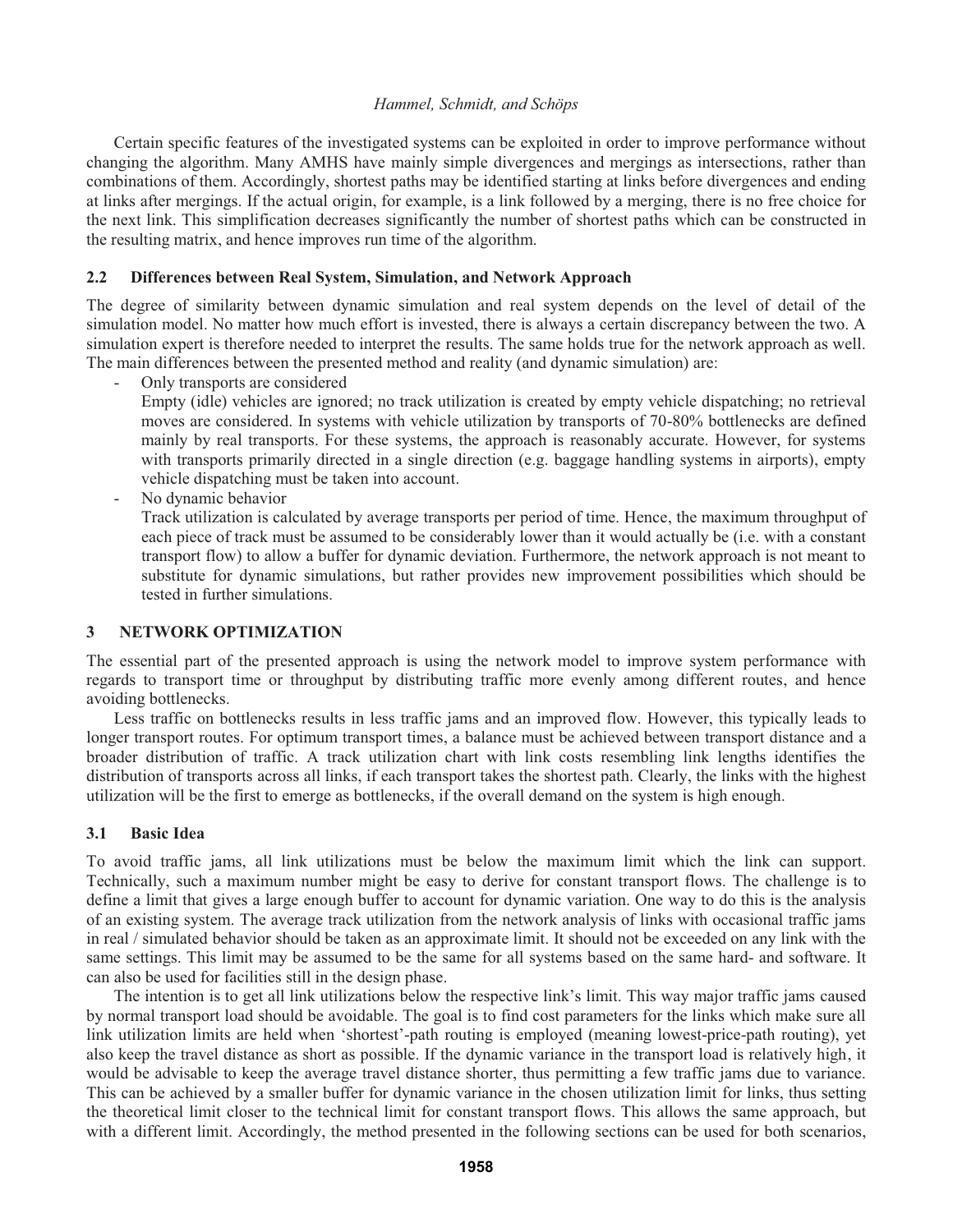although it is illustrated only for the approach which tries to avoid any major traffic jams. As the method itself has illustrated good performance, it is also feasible to try different limit levels, and compare the effect of their final results in dynamic simulation.

# **3.2 Theoretic Background**

Optimizing flows in a network where links have a definite capacity is a common problem in graph theory. Simple problems (e.g. maximum flow problem, see Ford-Fulkerson algorithm, Ford and Fulkerson 1956) consider only one kind of transport good, and fit if handling, for example, a pipe system where the only interesting measure is how much liquid can pass through for a given period of time. It needs a set of sources, a set of sinks, and maximizes the flow between both sets.

# **3.2.1 Multi-Commodity Flow Problems**

There are also several problems related to network throughput of different commodities (multi-commodity flow problems, MCFP, see Bazaraa, Jarvis and Sherali 2011 for examples). Each commodity may have its own individual transport relations and demands. Algorithms for problems of this kind are far more complex and timeconsuming. There are three main kinds of the MCFP:

- - Minimum cost MCFP: Each link is associated with a certain cost for each passing of a transport. The goal is to minimize total transport costs. Setting a cost for passing a link which is equivalent to its travel distance on a given piece of track is essentially a matter of finding the balance between throughput and total travel distance, as mentioned in 3.1.
- $\bullet$  Maximum MCFP: Transport relations are fixed, but there is no excessive demand on any given relation. The goal is to maximize total throughput, regardless of the value of each individual relation or commodity throughput.
- Maximum concurrent flow problem: Each relation has a certain demand. The goal is to maximize the minimum relative fulfillment of any demand. This means the maximization of total throughput of the transport system, assuming that the relationships between transport volumes of the source-sink-relations remain constant.

Algorithms to solve these problems would give a theoretical optimum for travel distance or throughput of the technical transport system, if they were able to handle networks of the required size and the respective number of different commodities within a given period of time. However, in order to achieve their optimum, they all depend on a certain freedom in routing which most transport systems do not provide. Different transports of one sourcesink-relation would have to be allowed to take different paths. In our case of the static shortest-path routing (by whichever length / cost parameter), all transports of a single relation would take the same path. If there is no more optimal or load-dependent dynamic routing, this would mean the above-mentioned algorithms will not provide useful results.

# **3.2.2 Shortest-Path Routing Allocation Problem**

Another problem is the actual attempt to find a set of link costs which will cause the shortest-path routing to take paths that assume that capacities of links are held. It is common in communication networks, but even harder to solve as it is *NP*-complete (Pioro and Medhi 2004). Although there are varying prerequisites, it is the run time that hinders the ability of the application of algorithms in finding an exact solution. For networks of the desired size, this is assumed to take too long to make this approach feasible. Hence, a heuristic approach will be chosen.

# **3.3 Optimization Goal**

To maximize throughput of the transport network, an adjustment of network lengths (link costs) is needed in order to assure that transports are better distributed. The result should be as close as possible to that of shortest-distance paths so as to keep the transport times low. To achieve a practical result, an iterative approach starting with a scenario which has costs set equivalent to the links' length seems promising. In this case, all transports take the shortest path by distance. Step-by-step, all over-utilized links are increased in cost, resulting in increased avoidance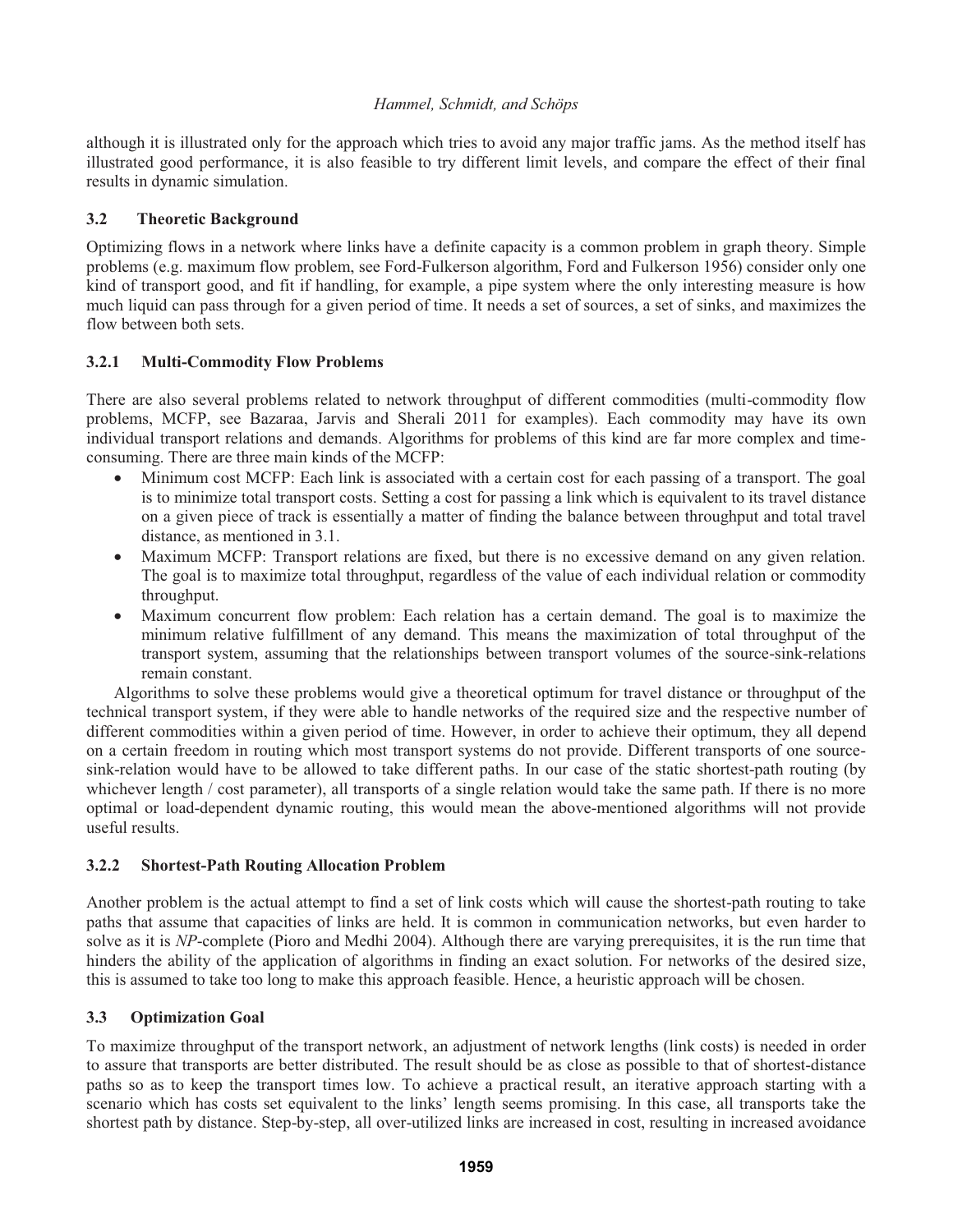of them. Eventually, this should lead to a scenario where utilization of any given link is below the target limit. There is no guarantee that this approach will find a solution, if one exists in the first place. Nevertheless, in all tested examples, this led to a result that would not have been found by mere dynamic simulation.

#### **3.4 Procedure**

A basic decision before attempting any optimization is which load scenario the system should be fitted to. Each load scenario will have different results in network parameters (just as they do in dynamic simulations). It is therefore advisable to choose a scenario which is as representative as possible. It is also possible to fit the system to one certain load scenario, and test the result with other scenarios, also adjusting it to their specifications. The goal is then to find a set of link-cost parameters based on a load scenario which assures holding the throughput limit for each link, while keeping the transport routes which are used as close as possible to the shortest-distance paths. The larger the buffer between actual throughput limit and target limit for optimization, the greater the chances are that the load scenarios will not result in traffic jams in the real system.

 As discussed, starting with a system where all link costs are set proportional to their respective lengths, all transports would use the shortest-distance paths. Depending on the particular situation (how many links are overburdened at the beginning, and by which amount), there are a few different strategies available to manipulate the cost parameters.

#### **3.4.1 Increase Cost of Highest-Utilized Link One by One**

After evaluating track utilization of all links, the one with the highest utilization has the cost raised to bring it just below the target limit. This amount can be deduced by evaluating utilization with a nearly infinite cost of this link, and comparing how much more expensive a path would be if moved away from this link. Sorting these route changes by their ascending differences in path costs, the new link cost can be set as needed in order to change as many routes as necessary to maintain the throughput limit (Figure 2). Track utilization then has to be re-evaluated and the next link similarly manipulated.



Figure 2: Diagram of impact of cost increase for one link. Increasing cost leads to decrease in track utilization (shown as transports per hour, tph), and thus impacts average travel distance. Each point shows track utilization release (in ascending order) and average travel distance change for any given cost increase

Each step of this approach changes only one link at a time, and requires the analysis of route changes for all routes which include the link in question. This approach is most effective if there are only a few links with utilization exceeding the target limit. It may also be used if a manually supported optimization method is the one of choice: It is possible to evaluate route changes, and the probable impact thereof on average travel distance with each step. In this case, the selection of the link to be changed may also be done manually, given the aim of the change and the possible resulting disadvantages.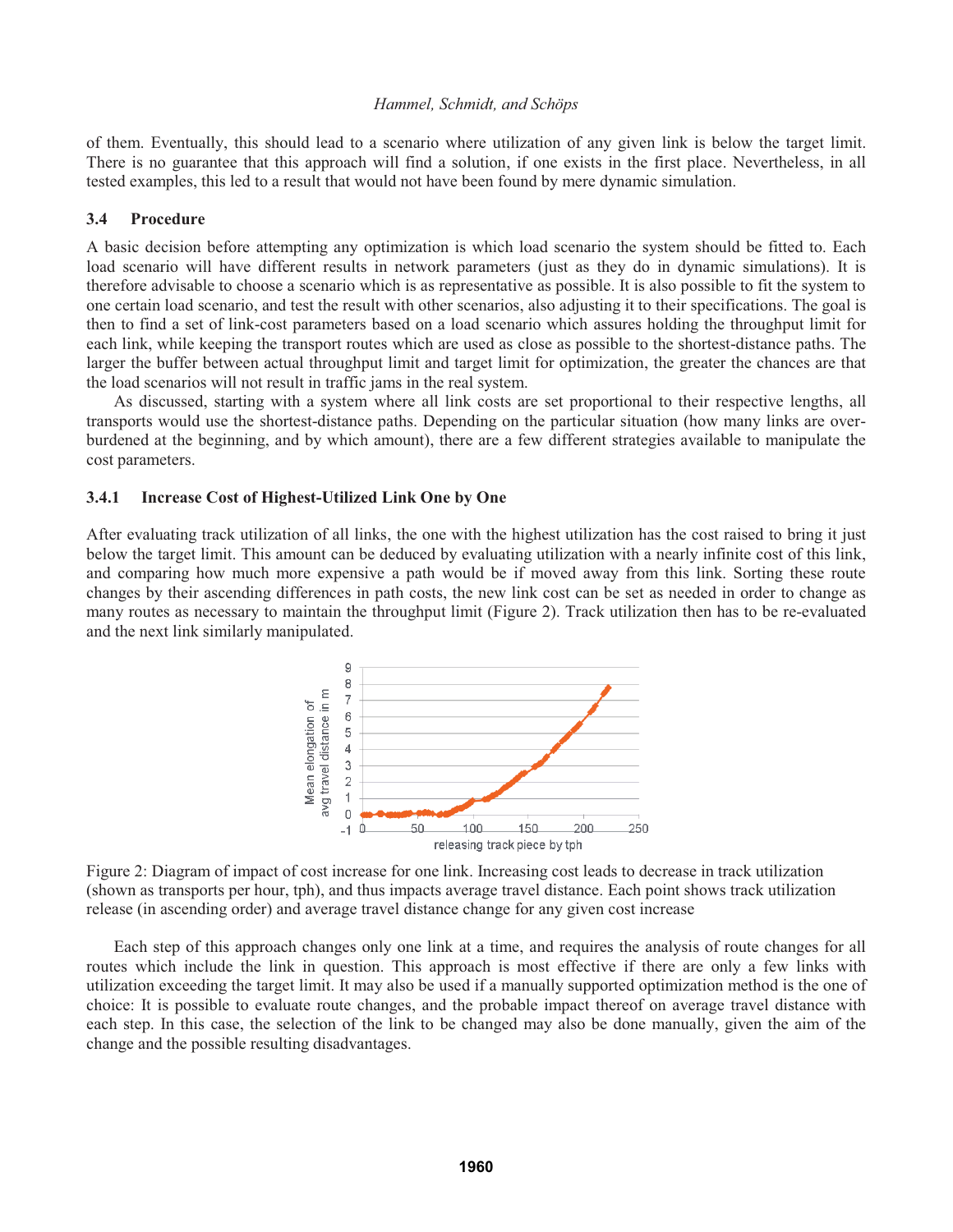## **3.4.2 Increase Costs of All Over-Utilized Links at Once**

If the number of over-utilized links is relatively high, it might be necessary to manipulate more than one link at a time, due to run time. One approach, which proved efficient when testing in real systems, is to make all overutilized links more expensive either linearly or quadratically in proportion to the level of their over-utilization. The "right" proportion factor must be defined by trial and error attempts. In the tested examples, this method led to far less steps in the elimination of all over-utilizations.

Depending on the actual network structure, the potential problem with this approach is that consecutive links over their throughput limit would all be increased in cost. They might all be used by the same paths so increasing the cost of one link might be sufficient in itself. Increasing all of the consecutive links at once might result in certain paths becoming excessively, and unnecessarily, expensive.

After eliminating the majority of links from the set of over-utilized links, a sound strategy might be to change to the strategy mentioned above (3.4.1). If dealing only with few over-burdened links, this approach is more targeted, and might thus require less steps.

## **3.4.3 Genetic Approach**

Genetic algorithms are frequently chosen for problems without a feasible analytic solution. Compared to the approaches mentioned above, they have some stochastic influence on the parameter changes. Additionally, they evaluate the improvement in each step and accept the changes with a certain probability, depending on the advancement. This could result in the acceptance of changes that might negatively impact the situation. This theoretically enables finding a global optimum, rather than getting fixated on a local one.

In the network optimization described here, this could mean making the proportion factor from 3.4.2 a random number within a certain range for each link that is to be changed in cost. Additionally, costs of links with utilization under, but close to, the limit might also be changed with stochastic influence. The result of these changes could then be evaluated in terms of number of links with utilization above their limit and total sum of over-utilizations before and after application of the algorithm. Depending on this evaluation, the changes would then be either accepted with a certain probability or discarded. This approach, however, has not been tested yet, because the combination of the two approaches mentioned above (3.4.1 and 3.4.2) always found a suitable solution in a limited number of steps.

### **3.5 Validation**

The result of any of these approaches is a set of cost parameters for the network links, which leads to all link utilizations being below their respective limits. Depending on which limit has been chosen, this may mean that transferring these parameters into the simulation, or real system, will result in the occurrence of rare major traffic jams. In order to test and validate the outcome, only a few runs in the dynamic simulation are needed. Depending on the simulation results, it might be necessary to rerun the network optimization with different link utilization limits.

Also, sensitivity analysis is advisable at this stage. This involves testing different load scenarios or subsets of the used time period in network analysis and simulation.

# **4 CASE STUDY**

The presented network optimization approach has been tested in a producing semiconductor Fab. GLOBALFOUNDRIES runs three facilities called modules at their Dresden campus. Module 1 has the oldest AMHS. Since it tends to be over-utilized, it was decided that this system needed to be improved so that it will be able to handle the production load it currently faces, as well as future production loads.

### **4.1 Fab Introduction**

The Module 1 AMHS was installed in 2004. It consists of 6,500 meters of track, 280 vehicles serving 750 tools, Zero-Footprint Storage groups (tool delivery buffer bins under the track controlled in groups, ZFG) located in all 17 intra bays and additionally 60 stockers. Tools are located in intra bays, but most stockers are connected to inter bays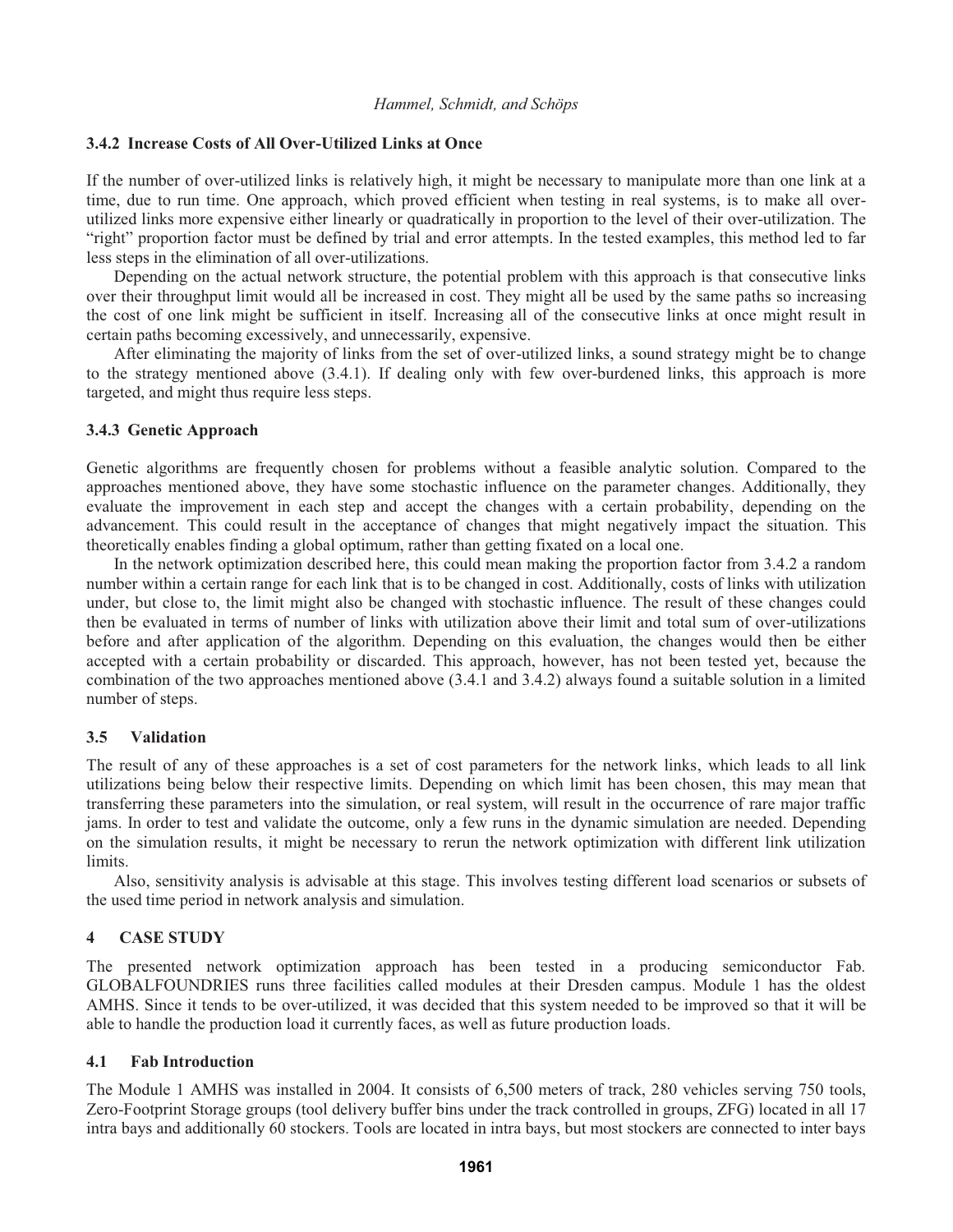(Figure 3). The inter bays are potential bottlenecks, due to the fact that nearly all stocker transports and transportations between different intra bays must pass the inter bays. Wafers are stored in so-called FOUPs which are transported either directly from one tool to the next or get buffered in some storage area in between.



Figure 3: Basic bay layout

The interesting feature of this Fab, from the point of view of testing the network approach, is that the transport demands were to rising because of updated tools with higher throughput and an overall rising production rate. Since the AMHS was already running close to its limits, it was necessary to find any optimization means that could be quickly and easily implemented. Adjustment of cost parameters for the transport network had already been performed in the past, but mainly for local changes if a bottleneck was readily evident in the real system, and without investigating broader consequences of these changes to the system, in advance. The need to optimize traffic flow across all critical areas became urgent. A well-founded overall approach was therefore sought.

#### **4.2 Approach**

A software tool has been developed to deduce the layout information (track, tool ports, etc.) automatically from both dynamic simulation and the real system into a network. It was used for both this purpose and to map both systems to each other according to their network structure; the latter, due to inconsistent geometric information. Transports from both systems were automatically transferred into the network model in order to allow dealing with them in the network environment. Besides enabling further optimization, this allowed a comparison between real and simulation-generated transports, as well as their impacts on the transport system. The simulation generates transports based on a subset of all used process flows, and assumes certain simplifications. Therefore, discrepancy between the simulation and real transports is expected. Simulation neglects any transport of test wafers, empty FOUPs, etc. or events like line holds. This comparison also gave good insight into possible differing locations and degrees of bottlenecks based on the respective transport structure.

The high resemblance of expected bottlenecks from a first network analysis (track utilization) to those of the running system, as well as to simulations executed with transports from the producing system, made the model very promising. The primary goal was to enable the AMHS to raise throughput. Assuming that the structure of the transport load would stay the same, this would lead to a relative increase in all link utilizations. The idea was, therefore, to bring all link utilizations below a certain limit, thus enabling an increase in transport numbers. Transport times were considered of minor importance in comparison with throughput. However, reducing traffic jam situations occurring in highly utilized areas was expected to lead to better delivery performance, although the required distances for FOUP transport from source to destination would increase.

A track utilization of 200 transports per hour (tph) was chosen as a limit for each piece of track in order for the network optimization to avoid major traffic jams. This limit was defined by identifying locations in the existing system where minor jams periodically occurred. The track utilization of these points was around 220 tph. Expectations were that holding a limit of 200 tph on all links would give a buffer of around 10 % in throughput for the current state and still keep all traffic flowing to a high degree if this buffer was fully utilized.

The starting point of the optimization was the current setting of cost parameters, which was mainly based on length of respective pieces of track, but also had a few manually adjusted points. All costs of over-utilized links were simultaneously changed as a starting point (3.4.2). In each step, all costs of links with utilization above 200 tph were increased by a factor proportional to their over-utilization. In later steps, manual reviews and adjustments were undertaken, due to the fact that, although some information about potential changes in transport structure was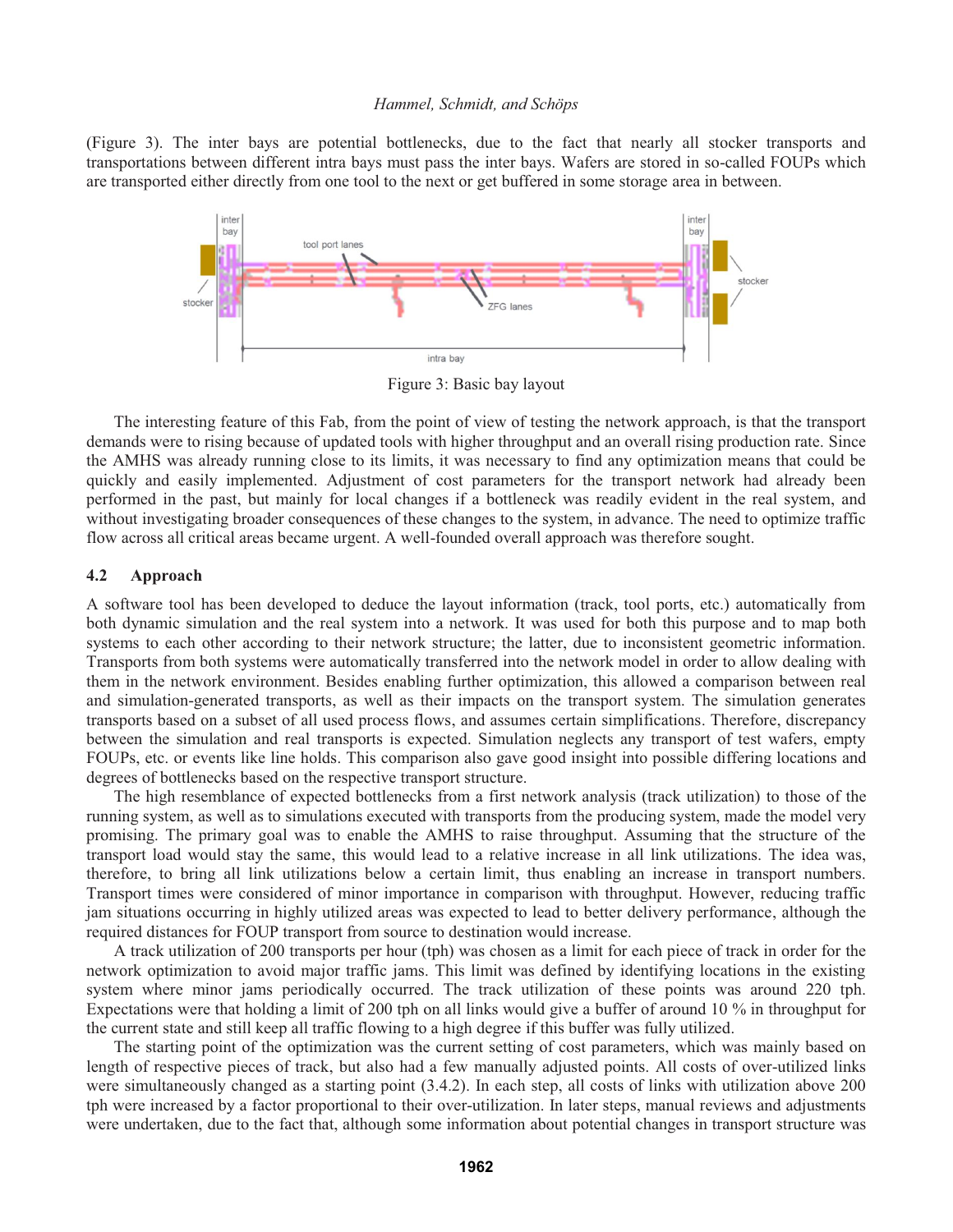available, they were not to be included in the transport scenario which was used. The manual reviews and adjustments were also necessitated, because the approach was still in development.

Since the software tool was able to export the cost parameters directly to the simulation model, the following validations were easily achieved. The dynamic simulation was executed with the same real transports as used for the network approach, but also with simulation-generated transports involving a reasonably different transport structure.

### **4.3 Results**

The original system had more than 20 over-utilized links with a maximum utilization of 280 tph. This analysis implies regular traffic jams, which could actually be identified and observed in the real system at the expected points. By adjusting cost parameters in the network approach, all link utilizations could be reduced below the chosen limit of 200 tph (Figure 4). The drawback of this improvement in track utilization was an increase in average travel distances by nearly 5 %.



Figure 4: Track utilization chart of a portion of the AMHS layout, left: original state, right: optimized by network approach

Transferring the found cost parameters into the existing dynamic simulation model (built in AutoMod simulation software) showed an impressive result (Figure 5). Runs generally consist of 12 hours of transports including a 2-hour warm-up period. The stability of the results was tested by consecutive runs with a slight step-bystep increased load factor. Not only could the expected throughput increase be realized, but the 95-percentile of delivery times did not worsen in any test case, regardless of whether real transports or generated transports based on process flows were simulated. Even with a low load scenario, the on average longer travel distance was compensated for by shorter waiting times, due to a lack of traffic jams. For the highest achievable load level with original settings (before optimization), i.e. the highest load with delivery times still considered acceptable in the simulation (5 mins average and 10 mins for 95-percentile) a reduction of delivery times by up to 20 % was achieved. Also different load scenarios, like the simulation-generated ones, showed an improved performance. Another feature of the new settings was that, when exceeding maximum acceptable delivery times due to high load factor simulation, traffic continued to flow. With the original configuration, it quickly developed deadlocks.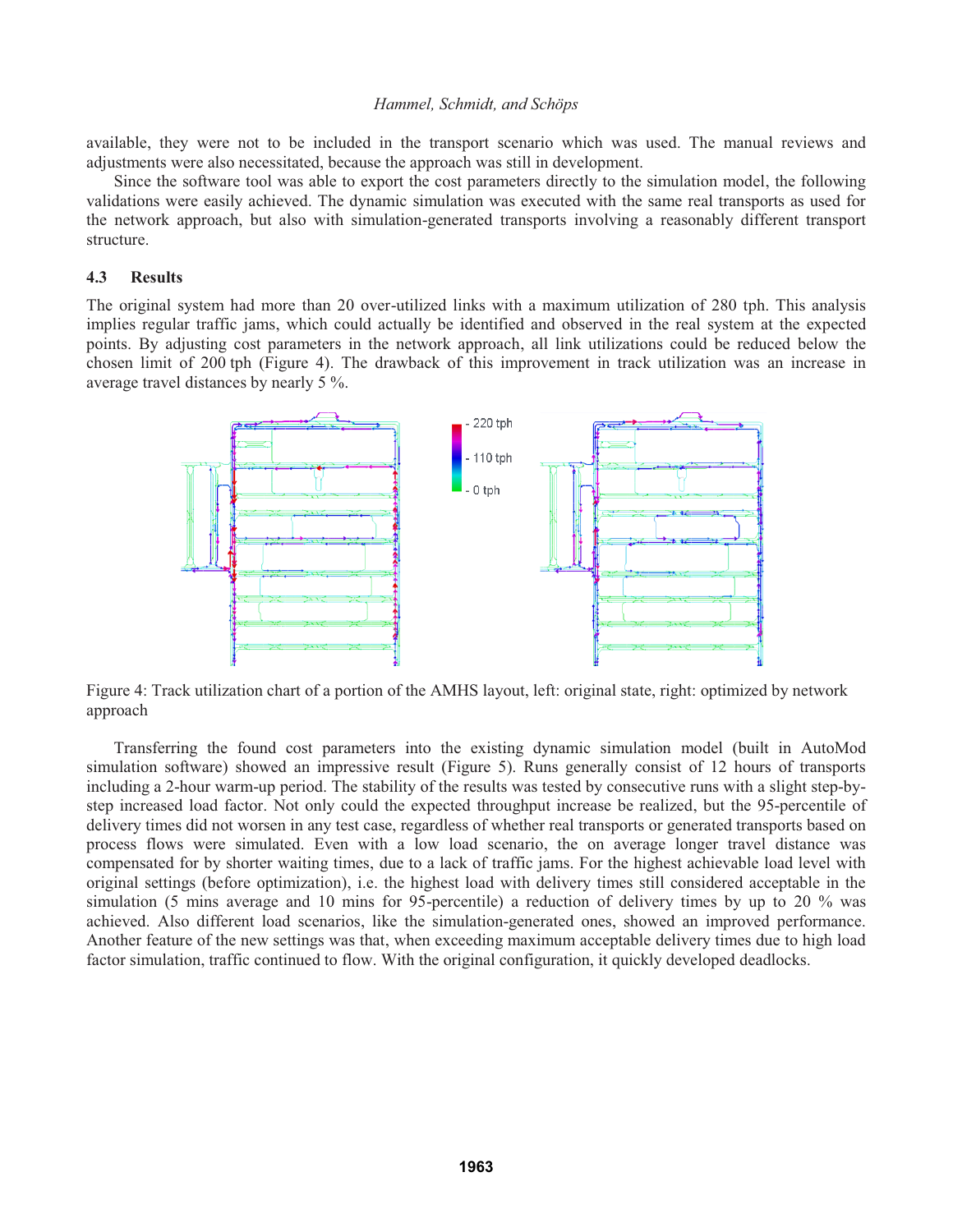

Figure 5: Simulation results in terms of average and 95-percentile delivery times with original (left) and optimized (right) cost parameters

There were concerns about implementation of simultaneously adjusted cost parameters in the whole system without performing a test run in a well-defined, limited area. The impact of changes to and on the system are never completely predictable, especially since the simulation cannot reproduce the running system in every detail. The AMHS team, and management, were convinced to proceed with implementing this model into the running AMHS, because of the fact that the developed parameters may only work for the entire system simultaneously. This is due to the high correlations of all transports. The clear confirmation of the network optimization results by dynamic simulation played a large role in receiving permissions for a real whole system trial.

The changed cost parameters were rolled out on March  $14<sup>th</sup>$ , 2011. Although the system was running close to its throughput limit, a significant increase in transports of  $\sim 20\%$ , or 400 tph, occurred in subsequent weeks without considerable impact on delivery times (Figure 6). Worsening delivery times were noted upon further increase in transports, but in a smoother way than anticipated.



Figure 6: Performance of the running system before and after changes of the cost parameters

Without manual intercession, one complete network optimization, providing a set of cost parameters for all links simultaneously, took about the same time as a simulation run of 12 hours simulated time to test one specific scenario. After the optimization software tool had been developed, the whole-network optimization and validation in dynamic simulation took approximately four weeks, but the latter one was still the most time-consuming portion. An increase in system throughput of that magnitude by other means would have been much more expensive, and would have taken significantly more time.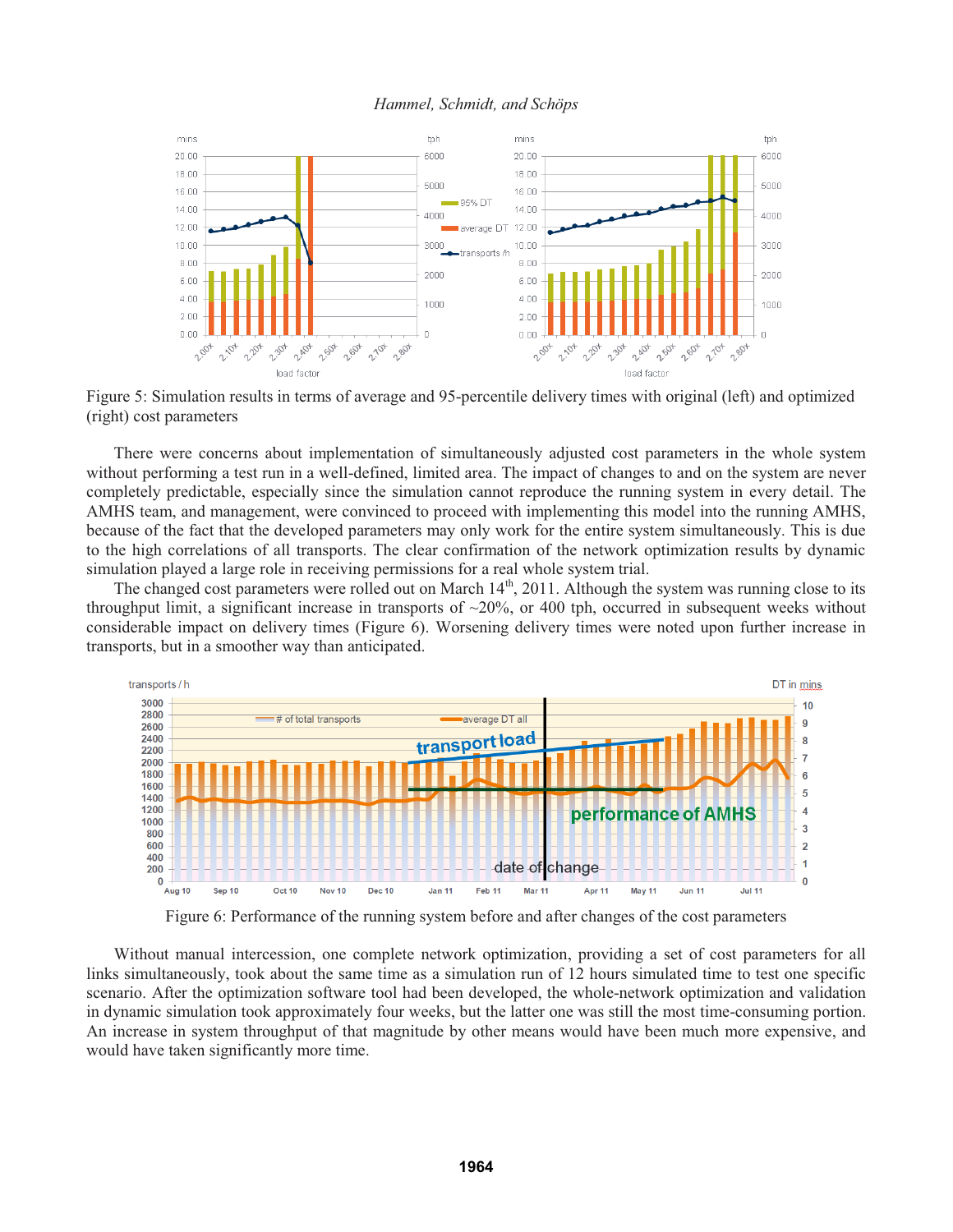#### **5 CONCLUSION**

In this paper, a new approach for AMHS optimization is presented based on a network model of the transport system, and using methods from graph theory. It analyzes and optimizes track utilization without focusing on dynamic behavior, thus showing a run time for each run which is only a fraction of that of dynamic simulation runs. It can be used to improve system performance prior to, but not substituting for, dynamic simulation. It helps access optimization potential not efficiently available through simulation alone.

 As mentioned, the network approach is, by design, lacking any dynamic behavior. On one side, this makes it less accurate than simulation. On the other side, this increases the performance significantly, and hence allows investigations that would not be possible solely using dynamic simulation.

Even though the travel distances of all transports can be calculated exactly, conclusions about travel times are harder to make based solely on network analysis. As long as the assumption of 'no larger traffic jams' holds, the travel time in most systems can be estimated from travel distance and the number of intersections to be crossed. As soon as traffic jams become significant, this becomes more complex. As this approach is meant mainly to improve the system before simulation, it helps primarily to deduce travel times for well distributed cases, or to focus on travel distances first and foremost, using simulation for more detailed transport time analyses.

The function and impact of the proposed optimization are demonstrated using a running system in a semiconductor Fab, thus showing an impressive throughput increase, while keeping delivery times at a comparable level. Because of changing transport structure of the manufacturing areas, this optimization has been reapplied after the first optimization showed the initial results. With each anticipated change of transport pattern, for instance due to the connection of new tracks with the existing AMHS system, this optimization was rerun, and proved its applicability each time. Because most routings of AMHS are based on some kind of shortest-distance paths, the same approach can be used for other systems, being especially promising for large and complex ones, such as baggage handling systems in airports.

Besides improving performance of systems already running close to their limit, the method may also be used for robustness improvements of systems with higher throughput buffers, as introduced in Hammel and Wustmann, 2011. In this case, the goal would also be the distribution of traffic to different tracks. This is not to avoid jams due to high traffic volume, but to decrease impacts of vehicle failures. Postulating that two congestions involving a certain number of vehicles have a smaller impact on system performance than one congestion involving double the number of vehicles, the evenly distributed use of two parallel tracks should be more robust than one. This has already been validated in simulations in another module of GLOBALFOUNDRIES' Dresden campus with a more modern AMHS, and is about to be rolled-out to the running system as well.

Additionally, this approach is not only suitable for optimization of existing systems, but also for fast analyses of layout changes and in the design phase of new systems. Especially in the planning phase when the information level is often inadequate for a highly detailed dynamic simulation or data is changing faster than simulation models can be created and adjusted, the network analysis and optimization can quickly generate a prediction of system performance accurate enough for this stage, as indicated in Schmidt, 2010. While building a high level dynamic simulation takes up to months, the presented approach can give insight into bottlenecks, their impact level and the ability to resolve it by changing the routing within days. At the same time, comparison of different layout options is a very simple matter once a running network model exists.

## **REFERENCES**

- Bazaraa, M. S., J. J. Jarvis, H. D. Sherali. 2011. Linear Programming and Network Flows, 4th ed. New York: John Wiley & Sons.
- Bocaletti, S., Y. Moreno, V. Latora, M. Chavez, D. U. Hwang. 2006. "Complex networks: Structure and dynamics" In Physics Reports, 424: 175 – 308.
- Dijkstra, E. W. 1959. "A Note on Two Problems in Connexion with Graphs" In Numerische Mathematik, 1: 269- 271.

Floyd, R. W. 1962. "Algorithm 97 (SHORTEST PATH)" In: Communications of the ACM 5, 6: 345.

Ford, L. R. jun., D. R. Fulkerson. 1956. "Maximal flow through a network" In Canadian Journal of Mathematics. 8: 399-404.